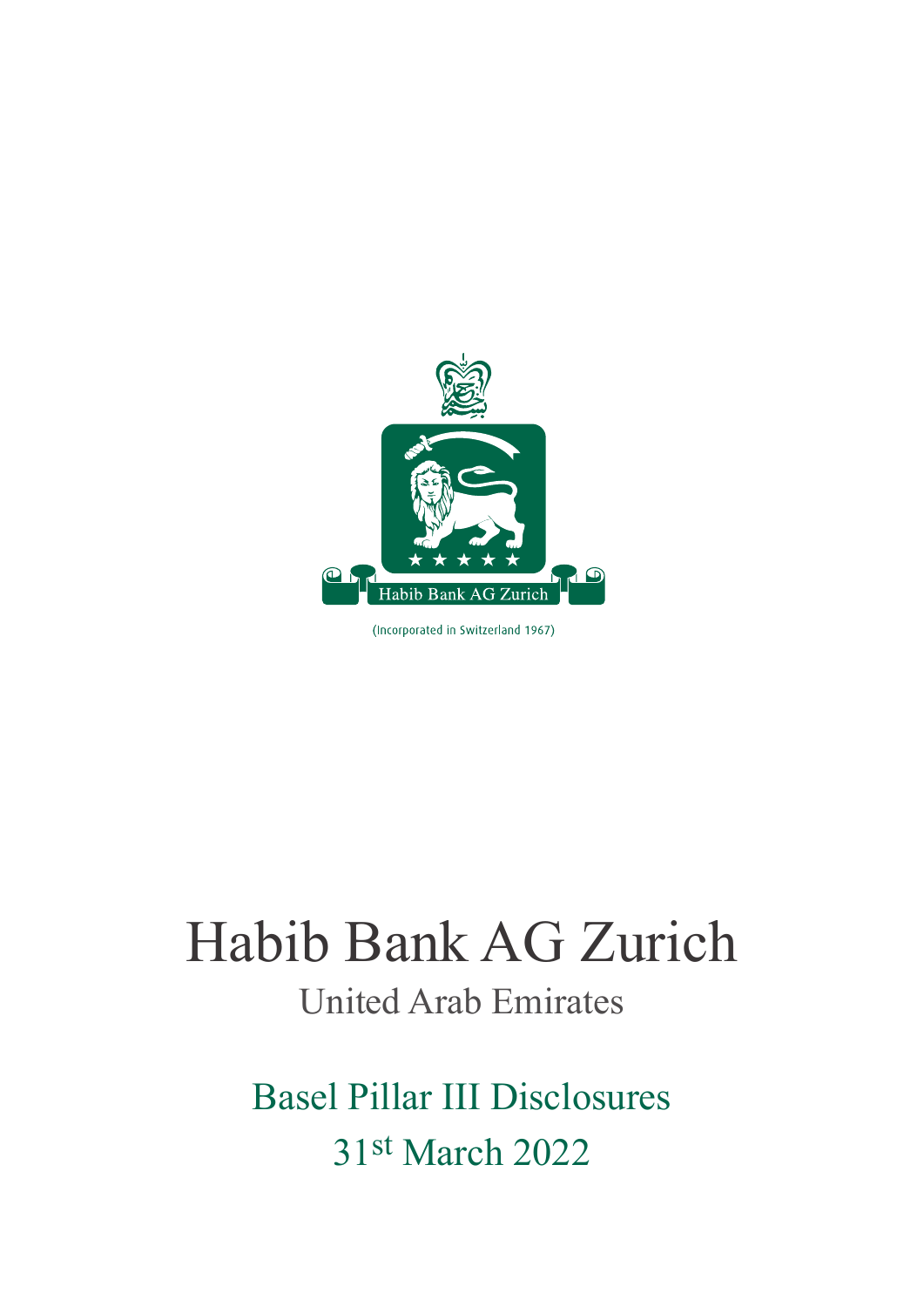# **Table of Contents**

| 1.               |  |
|------------------|--|
| 2.               |  |
| 3.               |  |
| $\overline{4}$ . |  |
|                  |  |
|                  |  |
|                  |  |
|                  |  |
|                  |  |
|                  |  |
|                  |  |
|                  |  |
|                  |  |
| 5.               |  |
|                  |  |
|                  |  |
| 6.               |  |
|                  |  |
|                  |  |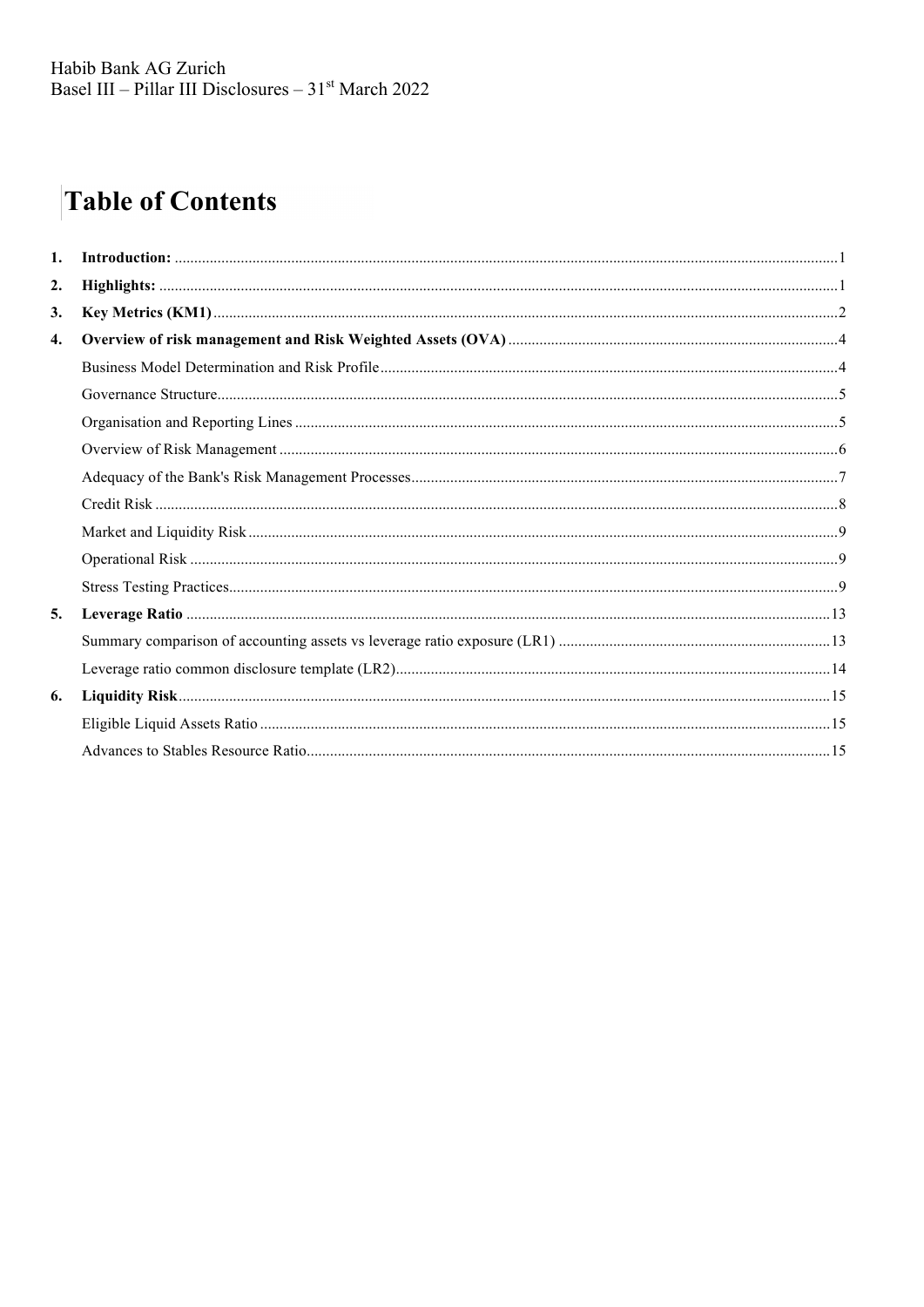# **1. Introduction:**

Habib Bank AG Zurich, UAE Branches (the "Bank") operates in the Emirates of Abu Dhabi, Dubai and Sharjah under a full commercial banking license issued by the Central Bank of the United Arab Emirates. The Head Office of the Bank is Habib Bank AG Zurich (the "Head Office") incorporated in Switzerland. The registered address of the Bank is PO Box 3306, Dubai, United Arab Emirates.

# **2. Highlights:**

In line with Article 2.2. of Capital Adequacy Regulation, CBUAE requires banks to apply the following minimum requirement:

- $\triangleright$  CET1 must be at least 7% of risk weighted assets (RWA);
- $\triangleright$  Tier 1 Capital must be at least 8.5% of RWA;
- $\triangleright$  Total Capital, calculated as the sum of Tier 1 Capital and Tier 2 Capital, must be at least 10.5% of RWA.
- $\triangleright$  In addition to the minimum CET1 capital of 7% of RWA, banks must maintain a capital conservation buffer (CCB) and Countercyclical Capital Buffer (CCyB), maximum of 2.5% of RWAs on the form of CET1 capital.
- $\triangleright$  All banks must maintain a leverage ratio of at least 3.0%.

The Bank has complied with all the externally imposed capital requirements and is well capitalized with low leverage and high levels of loss-absorbing capacity. As at 31 March 2022:

- $\triangleright$  The Bank's Common Equity Tier 1 (CET1) ratio of 17.89%. Tier 1 capital Ratio of 17.89%. Capital Adequacy Ratio of 19.02%, are all well ahead of the regulatory requirements.
- $\triangleright$  The Bank's leverage ratio of 9.61% is well ahead of the current regulatory requirement.
- $\triangleright$  The Bank continues to manage its balance sheet proactively, with focus on sound RWA management.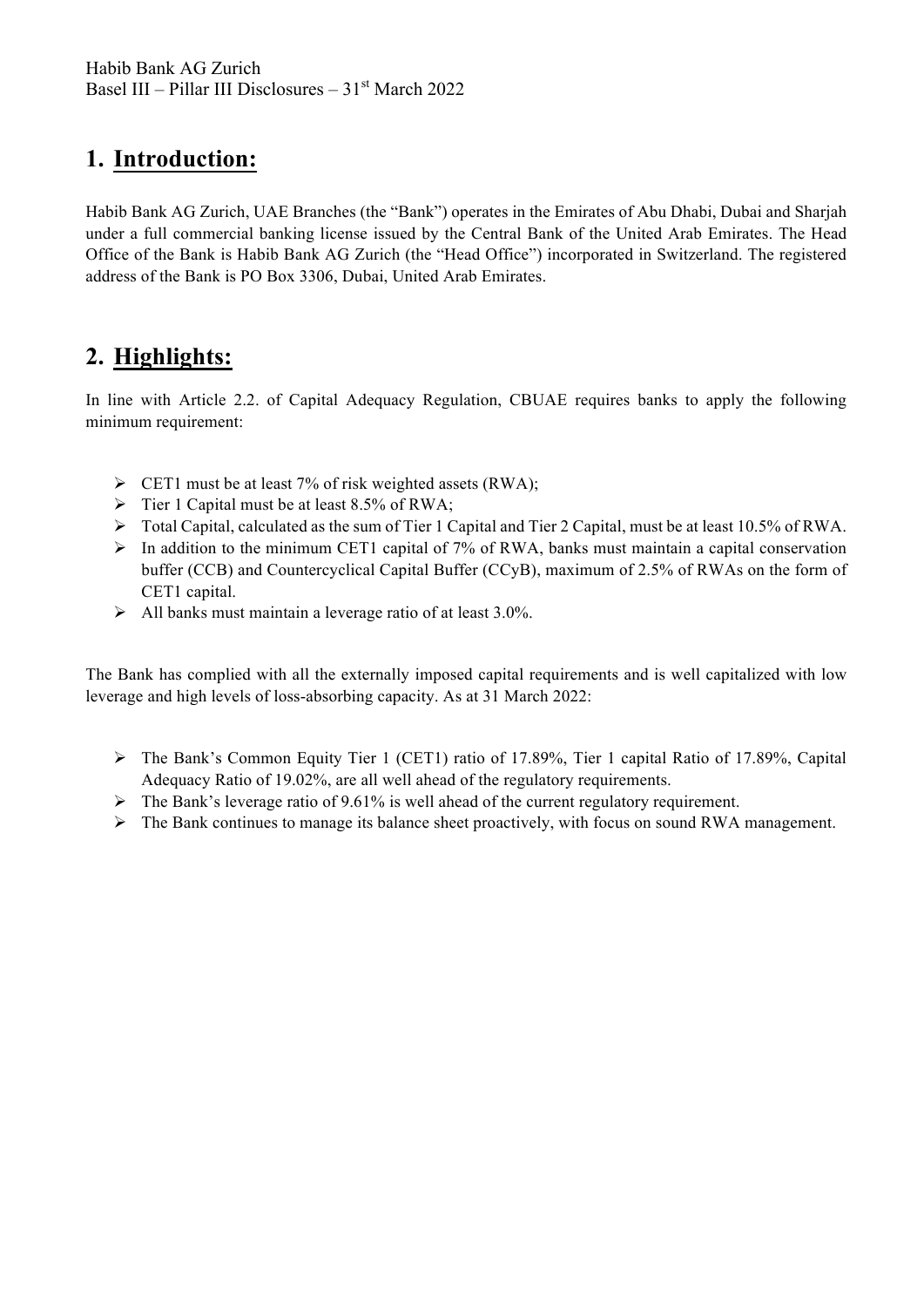# **3. Key Metrics (KM1)**

Key prudential metrics related to regulatory capital have been included in the following table:

|                                                                                | a<br>31 Mar | $\mathbf b$<br>31 Dec | $\mathbf c$<br>30 Sep | $\mathbf d$<br>30 Jun | e<br>31 Mar |
|--------------------------------------------------------------------------------|-------------|-----------------------|-----------------------|-----------------------|-------------|
|                                                                                | 2022        | 2021                  | 2021                  | 2021                  | 2021        |
| <b>Available capital (amounts)</b>                                             |             |                       |                       |                       |             |
| Common Equity Tier 1 (CET1)                                                    | 1,333,143   | 1,417,935             | 1,427,828             | 1,431,891             | 1,431,159   |
| Fully loaded ECL accounting model                                              | 1,333,143   | 1,417,935             | 1,427,828             | 1,431,891             | 1,431,159   |
| Tier 1                                                                         | 1,333,143   | 1,417,935             | 1,427,828             | 1,431,891             | 1,431,159   |
| Fully loaded ECL accounting model Tier 1                                       | 1,333,143   | 1,417,935             | 1,427,828             | 1,431,891             | 1,431,159   |
| Total capital                                                                  | 1,416,735   | 1,496,627             | 1,510,334             | 1,510,083             | 1,503,501   |
| Fully loaded ECL accounting model total<br>capital                             | 1,416,735   | 1,496,627             | 1,510,334             | 1,510,083             | 1,503,501   |
| <b>Risk-weighted assets (amounts)</b>                                          |             |                       |                       |                       |             |
| Total risk-weighted assets (RWA)                                               | 7,450,242   | 7,059,596             | 7,402,777             | 7,039,477             | 6,572,754   |
| Risk-based capital ratios as a percentage<br>of RWA                            |             |                       |                       |                       |             |
| Common Equity Tier 1 ratio (%)                                                 | 17.89%      | 20.09%                | 19.29%                | 20.34%                | 21.77%      |
| Fully loaded ECL accounting model CET1<br>$(\%)$                               | 17.89%      | 20.09%                | 19.29%                | 20.34%                | 21.77%      |
| Tier 1 ratio $(\% )$                                                           | 17.89%      | 20.09%                | 19.29%                | 20.34%                | 21.77%      |
| Fully loaded ECL accounting model Tier 1<br>ratio (%)                          | 17.89%      | 20.09%                | 19.29%                | 20.34%                | 21.77%      |
| Total capital ratio $(\%)$                                                     | 19.02%      | 21.20%                | 20.40%                | 21.45%                | 22.87%      |
| Fully loaded ECL accounting model total<br>capital ratio (%)                   | 19.02%      | 21.20%                | 20.40%                | 21.45%                | 22.87%      |
| <b>Additional CET1 buffer requirements as</b><br>a percentage of RWA           |             |                       |                       |                       |             |
| Capital conservation buffer requirement                                        |             |                       |                       |                       |             |
| $(2.5\%$ from 2019) $(\%$                                                      | 2.50%       | 2.50%                 | 2.50%                 | 2.50%                 | 2.50%       |
| Countercyclical buffer requirement (%)                                         | $0.00\%$    | $0.00\%$              | $0.00\%$              | $0.00\%$              | $0.00\%$    |
| Bank D-SIB additional requirements (%)                                         | $0.00\%$    | $0.00\%$              | $0.00\%$              | $0.00\%$              | $0.00\%$    |
| Total of bank CET1 specific buffer                                             |             |                       |                       |                       |             |
| requirements $(\%)(row 8 + row 9 + row 10)$                                    | 2.50%       | 2.50%                 | 2.50%                 | 2.50%                 | 2.50%       |
| CET1 available after meeting the bank's<br>minimum capital requirements $(\%)$ | 8.52%       | 10.70%                | 9.90%                 | 10.95%                | 12.37%      |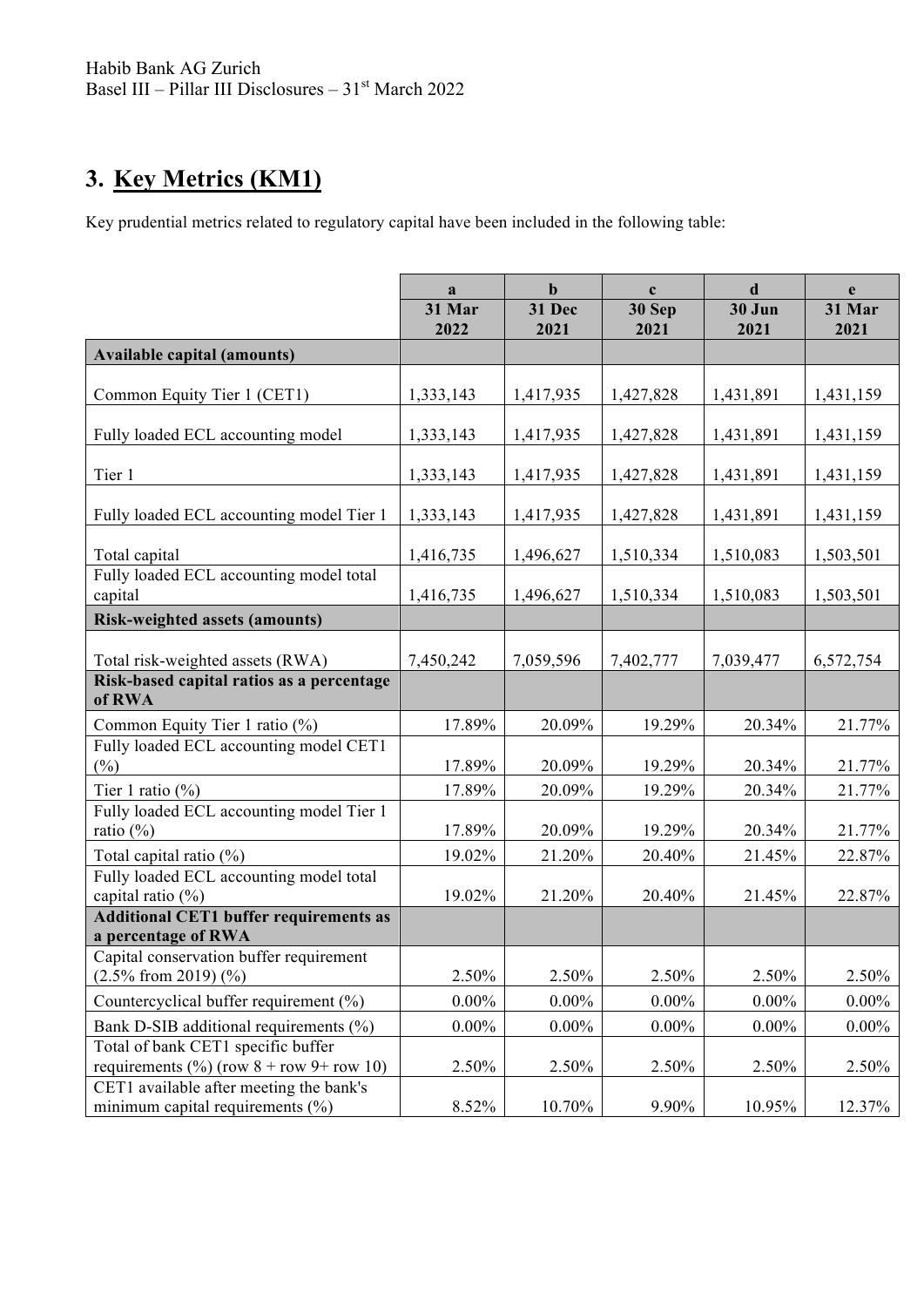| <b>Leverage Ratio</b>                         |            |            |            |            |            |
|-----------------------------------------------|------------|------------|------------|------------|------------|
|                                               |            |            |            |            |            |
| Total leverage ratio measure                  | 13,865,765 | 13,284,464 | 13,261,055 | 13,000,219 | 13,327,171 |
| Leverage ratio $(\frac{6}{6})$ (row 2/row 13) | 9.61%      | 10.67%     | 10.77%     | 11.01%     | 10.74%     |
| Fully loaded ECL accounting model             |            |            |            |            |            |
| leverage ratio $(\%)$ (row 2A/row 13)         | 9.61%      | 10.67%     | 10.77%     | 11.01%     | 10.74%     |
| Leverage ratio $(\%)$ (excluding the impact   |            |            |            |            |            |
| of any                                        |            |            |            |            |            |
| applicable temporary exemption of central     |            |            |            |            |            |
| bank reserves)                                | 9.61%      | 10.67%     | 10.77%     | 11.01%     | 10.74%     |
| <b>Total HQLA</b>                             | 3,201,278  | 3,468,938  | 3,388,233  | 3,555,053  | 3,927,731  |
| Total liabilities                             | 11,771,159 | 11,278,896 | 11,252,566 | 11,035,206 | 11,180,730 |
| Eligible Liquid Assets Ratio (ELAR) (%)       | 27.2%      | 30.8%      | 30.1%      | 32.2%      | 35.1%      |
| <b>ASRR</b>                                   |            |            |            |            |            |
|                                               |            |            |            |            |            |
| Total available stable funding                | 11,277,814 | 10,999,580 | 10,881,586 | 10,660,888 | 11,039,952 |
|                                               |            |            |            |            |            |
| <b>Total Advances</b>                         | 4,623,138  | 4,333,993  | 4,066,241  | 4,039,442  | 4,294,156  |
| Advances to Stable Resources Ratio (%)        | 41.0%      | 39.4%      | 37.4%      | 37.9%      | 38.9%      |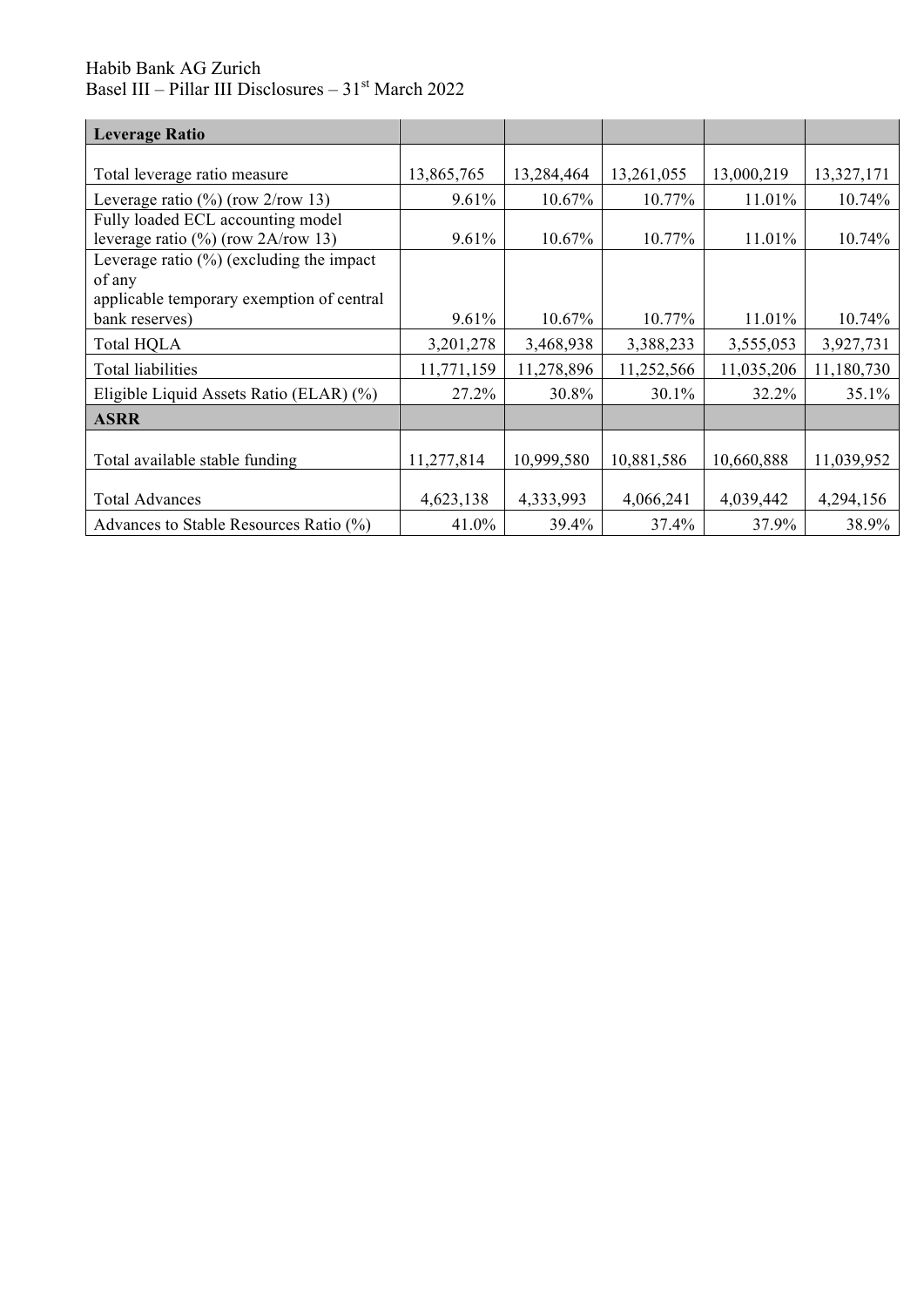# **4. Overview of risk management and Risk Weighted Assets (OVA)**

### Business Model Determination and Risk Profile

The Bank is a Commercial Bank providing a range of Commercial Lending Products and Trade Finance Services to primarily SME clients. In addition, there is a limited Retail Offering for the Commercial customer's employees and owners. The Bank's commercial lending activities focus particularly on trade finance, providing banking services for the customer's import and export requirements. The customer lending is mainly to individuals and SME's (sole proprietors, partnerships and limited liability companies) with a few large-scale entities. The types of Business segments generally include General Trading, Textiles, Electronics, Foodstuff, Retail, Manufacturing, Transport, Real Estate and Construction and Building Materials. The Bank also participates in syndicated lending. The bank identifies industries and segments based on its risk appetite statement (RAS) on a periodic basis and solicits its customers accordingly.

The Bank has a strong focus on secured as well as short-term self-liquidating credit facilities. Further, in line with its policy of maintaining high liquidity, the Bank has significant surplus funds, which are placed with the Central Bank of the UAE, top rated local and international banks, as well as invested in highly liquid and investment grade debt securities.

The Bank is exposed to all standard risk classes in the normal course of it business which comprises of Strategic & business risk, Liquidity risk, market risk, credit risk, operational risk, legal compliance, reputational and systemic risks. The Bank's risk management and control principles are implemented through the Risk & Control Framework. The Risk & Control Framework comprises qualitative elements of regulatory nature such as Regulations, Policies, Directives and Guidelines, and quantitative components including risk measurement methodologies and risk limits.

Moreover, the following general principles support the Bank's effort to maintain an appropriate balance between risk and return:

- We protect the financial strength of the Bank by controlling our risk exposures and avoiding potential risk concentrations at individual exposure levels, at specific portfolio levels and at an aggregate Bank wide level across all risk types.
- We protect our reputation through a sound risk culture characterized by a holistic and integrated view of risk, performance and reward, and through full compliance with our standards and principles.
- We systematically identify, classify and measure risks applying best practice.
- We ensure management accountability, whereby Business Line Management, as opposed to risk control, owns all risks assumed throughout the Bank and is responsible for the continuous and active management of all risk exposures to ensure that risk and return are balanced.
- We set up independent risk control functions or units, which monitor effectiveness of business's risk management and oversee risk-taking activities.
- We disclose risks to General Management, Board of Directors of the Bank, regulators, and other stakeholders with an appropriate level of comprehensiveness and transparency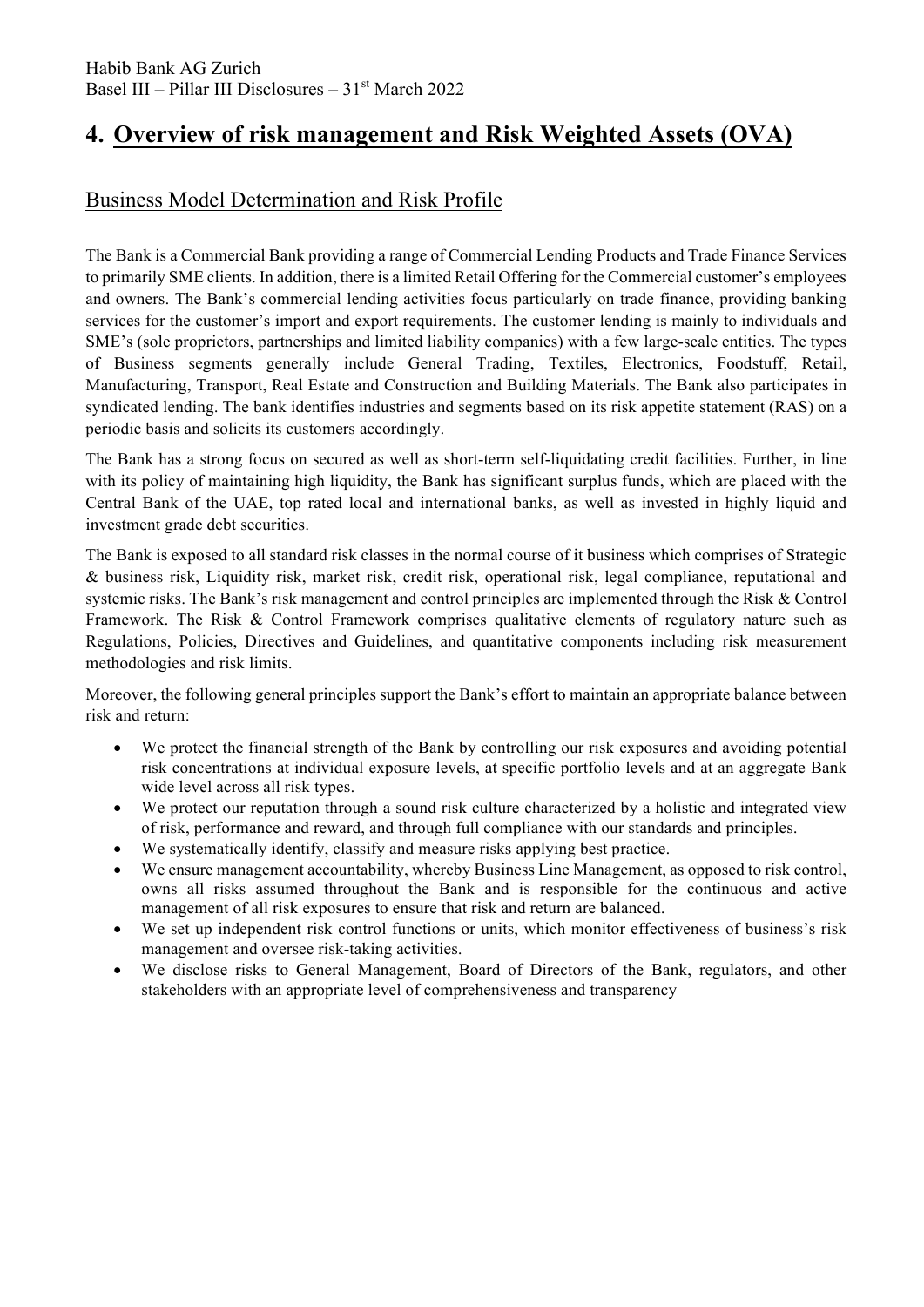#### Governance Structure

The Governance Documents of The Bankare derived from legal, regulatory and supervisory requirements (including those issued by the Swiss Financial Market Supervisory Authority «FINMA» and Central Bank of UAE «CBUAE» as well as from business considerations. The Governance Documents are essential management and monitoring tools that contribute to transparency and improve efficiency and risk mitigation of banking operations.

### Organisation and Reporting Lines

The responsibility for dimensioning and managing risk demarcated in the table below

|                                     | <b>Risk Owner</b>                        | <b>Risk Managers</b>                       | <b>Risk Controllers</b>                 |
|-------------------------------------|------------------------------------------|--------------------------------------------|-----------------------------------------|
|                                     | <b>Monitoring and</b><br><b>Steering</b> | (Risk and Profit<br><b>Responsibility)</b> | (Identify, Assessing<br>and Monitoring) |
| <b>Business</b><br>Strategic<br>and | General                                  |                                            | FCD                                     |
| <b>Risk</b>                         | Management                               | Zonal Management                           | <b>RMD</b>                              |
| <b>Liquidity Risk</b>               | <b>ALCO</b>                              | <b>Business Line</b>                       | <b>RMD</b>                              |
|                                     | <b>RMC</b>                               | Management                                 |                                         |
| Market Risk                         | <b>ALCO</b>                              | <b>Business Line</b>                       | <b>RMD</b>                              |
|                                     | <b>RMC</b>                               | Management                                 |                                         |
| <b>Credit Risk</b>                  | <b>ZCC</b>                               | <b>Business Line</b>                       | <b>CRMD</b>                             |
|                                     | <b>ACC</b>                               | Management                                 |                                         |
|                                     | <b>RMC</b>                               |                                            |                                         |
| <b>Operational Risk</b>             | <b>GITC</b>                              | <b>Business Line</b>                       | <b>RMC</b><br><b>GIT</b>                |
|                                     | <b>HRC</b>                               | Management                                 |                                         |
|                                     |                                          |                                            | Legal and Compliance                    |
| Legal, Compliance and<br>Tax Risk   | Zonal Compliance                         | <b>Business Line</b><br>Management         | FCD                                     |
|                                     |                                          |                                            | <b>RMD</b>                              |
| <b>Reputation Risk</b>              | General                                  | Zonal Management                           | Legal and Compliance                    |
|                                     | Management                               |                                            | <b>RMD</b>                              |
| Systemic Risk                       | <b>RMC</b>                               | Zonal Management                           | <b>RMD</b>                              |

#### **HBZ – UAE Risk Organization Table**

**Key**

*FCD – Financial Control Department*

*RMD – Risk Management Department*

*ALCO – Assets and Liability Committee*

*CRMD – Credit Risk Management Department*

*ZCC – Zonal Credit Committee*

*ACC – Area Credit Committee*

*RMC – Risk Management Committee*

*HRC – Human Resource Committee*

*GITC – Group Information Technology Committee*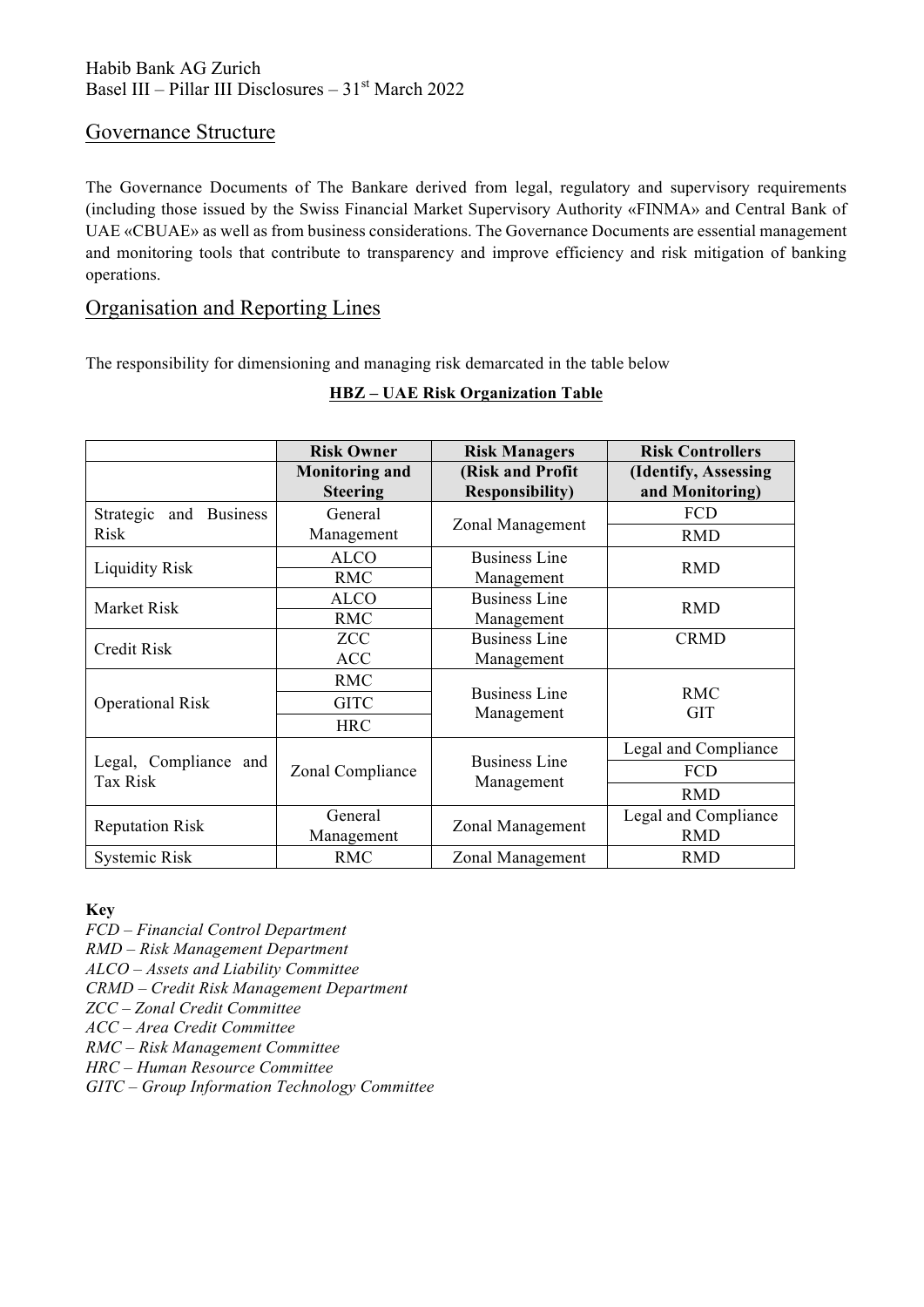### Overview of Risk Management

This section sets out some of the key governance and compliance requirements that the Bank abides by at all times. These include but are not limited to; -

- 1. An independent Group CEO is appointed by the Board, reporting to the Board and the Chairman.
- 2. The Bank has standard policies, procedures, directives, guidelines, process flows, business rules, and discretionary powers setting out authorities, responsibilities and behavioural standards.
- 3. Group Risk Control Committee (GRCC) forms an independent second line of defense reporting to the Board for all of the risk classes. GRCC defines group level policies, directives and guidelines and monitors group wide adherence. GRCC provides a formal annual report to the BOD.
- 4. Group Internal Audit (GIA) Department forms an independent third line of defense reporting to the Board, with the responsibility of risk based audits of all functions. In addition GIA has the responsibility to monitor overlapping work functions (if any), conflicts of interest, significant losses, and wrong-doing (including cases of fraud / embezzlement).
- 5. The country structure mirrors that of the group, with the CEO appointed by the Group CEO and the Board. The Chief Risk Officer (CRO) is responsible for setting the country policies, directives and guidelines related to all risk classes. The CRO has a reporting line to the Group Risk function.
- 6. The Risk Management Committee (RMC) reports on all risk classes to the country management and Group Risk Control

The Country CEO and the senior team has a clear understanding of the Governance structure as well an in-depth understanding of the jurisdictional requirements of the bank's operations (Abu Dhabi, Dubai and Sharjah). They are able to exercise sound judgement about the affairs of the Bank and ensure implementation of an effective Corporate Governance Framework within the Bank.

The Senior Management is fully involved in overseeing the Bank's strategic objectives. They have set out and enforce clear lines of responsibility and accountability across the board.

In the UAE the bank has a well-trained first line of defence, complemented by support functions as the second line. The clear segregation of roles and the risk based monitoring ensures compliance to country and global regulatory requirements. The structure is outlined below



## The Three Lines of Defense Model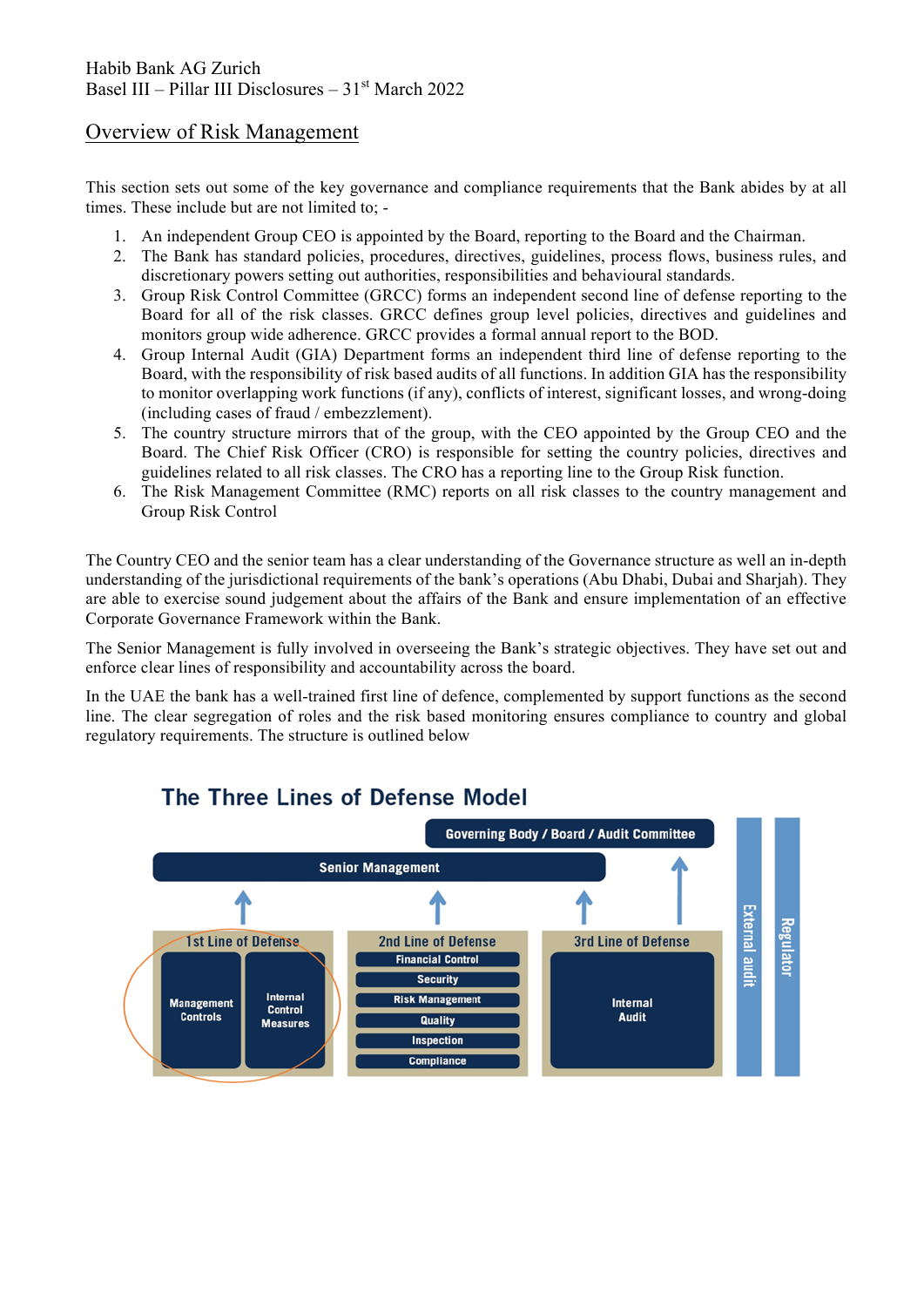### Adequacy of the Bank's Risk Management Processes

Effective risk management is a key component of estimation of capital requirements preservation of assets and long-term profitability of the Bank. Clear guidelines, thresholds and limits are defined, which are reviewed regularly, and are backed up by a comprehensive system of internal controls and management inspections. Habib Bank AG Zurich, UAE has a robust risk management framework integrated into its culture and documents.

#### 1. **Risk Assessment**

In-depth review and monitoring of System level controls, User groups, Transaction authorizations, Alert reviews, etc. is performed by the Risk department on a continual basis.

#### 2. **Risk Appetite**

The risk appetite will incorporate a balanced mix of both quantitative and qualitative measures. Quantitative measures include financial targets e.g. capital adequacy, earnings volatility, credit or other external ratings. Qualitative measures refer to reputational impact, management effort and regulatory compliance. A Risk appetite statement in this regard is already approved and Implemented.

#### 3. **Risk Identification**

The Bank endeavours to identify all material risks that may affect it. Identification is a continuous and pro-active process. It covers all the current activities of the Bank, any new products or initiatives follow a Change Risk Assessment (CRA) methodology.



#### 4. **Risk Policies**

Policies, directives and guidelines are in place in line with the Risk Assessment and Risk Appetite of the bank.

#### 5. **Risk Measurement**

The Bank spends considerable resources on maintaining a modern IT platform. The Bank employs various models to dimension risk clearly.

#### 6. **Risk Controls**

The Bank has an independent control environment to monitor and enforce approved policies and limits for which the Internal Controls System (ICS) is effective since 2017.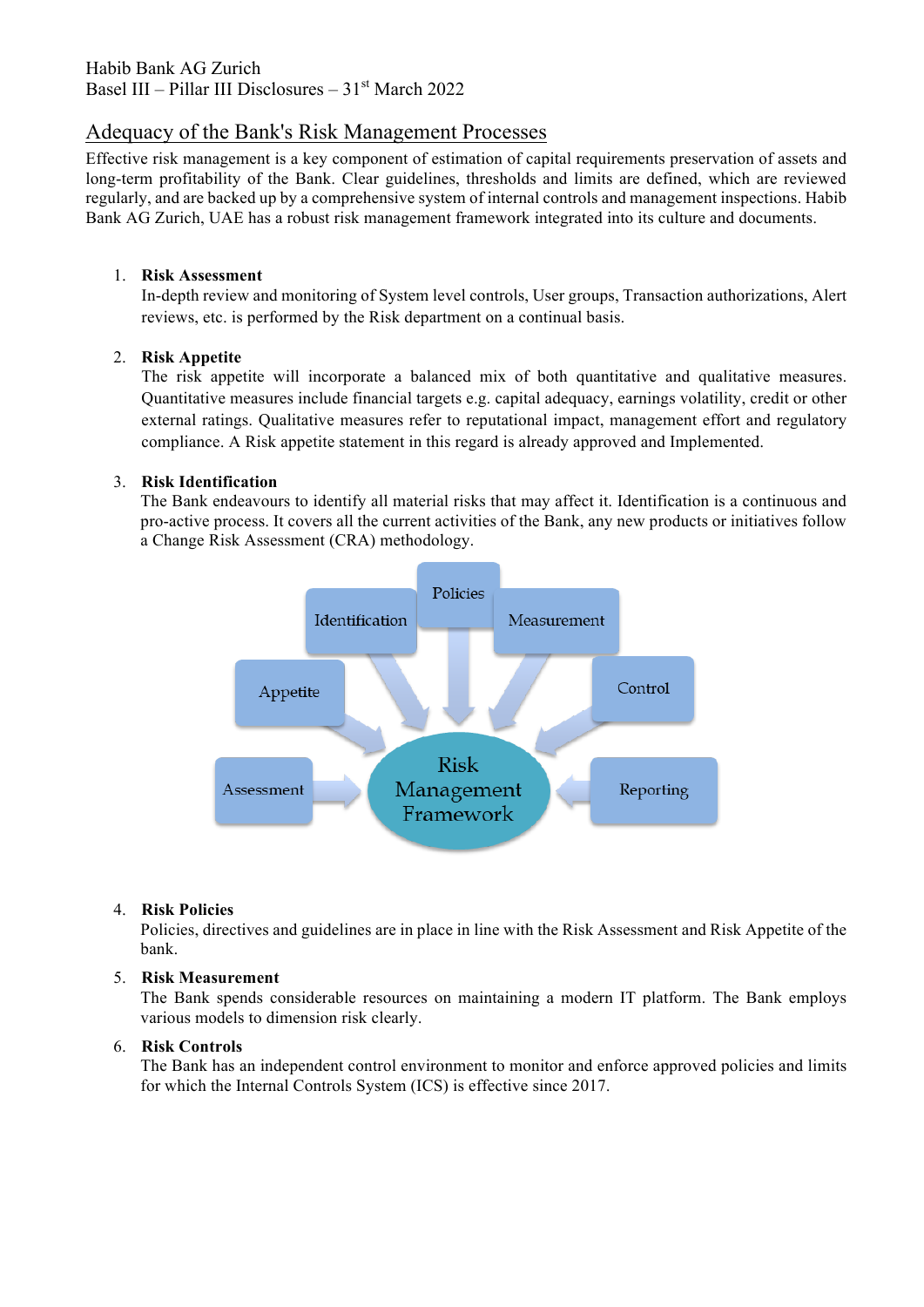#### 7. **Risk Reporting**

The Bank has a well-established process for reporting risk factors to the various stakeholders of the Bank.

The above-mentioned elements for Habib Bank AG Zurich, UAE are in line with the Regulations, Policies, Directives and Guidelines, as approved by the Board of Directors / General Management in the Head Office in Switzerland and are in compliance with the regulations of the Central Bank of the UAE as well as the Swiss Banking Regulator (FINMA).

The Risk and Control Framework set forward, clearly outlines the regulations for operation of the Bank's business globally, with an emphasis on the following areas; -

- Strategic and Business Risk
- Liquidity Risk
- Market Risk
- Credit Risk
- Operational Risk
- Legal, Compliance and Tax Risk
- Reputation Risk
- Systemic Risk

Further, the Bank utilises the following as governing tools for the Banks management; -

- Policy: Risk Limits and Competencies
- Policy: Liquidity Risk
- Policy: Market Risk
- Policy: Credit Risk
- Policy: Operational Risk
- Policy: Legal, Compliance and Tax Risk
- Policy: Information Security
- Strategic Plan which describes the business development strategies in the medium to long term.
- Senior Executives Summit Meetings held twice yearly.
- Annual Group Financial Controllers, Group Compliance, Group Risk Managers Meetings.

### Credit Risk

The Bank's exposures are classified as per the **Standard Portfolio approach** to Credit Risk under Pillar I of Basel II. The majority of our Credit Risk is well diversified within Corporate / Commercial and SME Customers. Besides, Bank has also exposure with Institutional Counter Parties (Sovereigns, Other Financial Institutions and Banks). The core values and main procedures governing the provision of credit are laid down in the Group Credit Risk Policy and related Directives.

The Bank's credit risk management system operates through a hierarchy of exposure discretion. This mandate and scale also comprises a range of additional limits to ensure that no concentrations exist in the portfolio.

All exposures over a certain level require the approval of the Area Credit Committee, Country Credit Committee and Group Credit Management Committee. These Credit Committees are composed of Business Managers, Senior Executives, Chief Credit Officer, as well as SEVP, Country Head and President of the Bank.

The Credit Committees structure in Habib Bank AG Zurich, UAE is set out below; -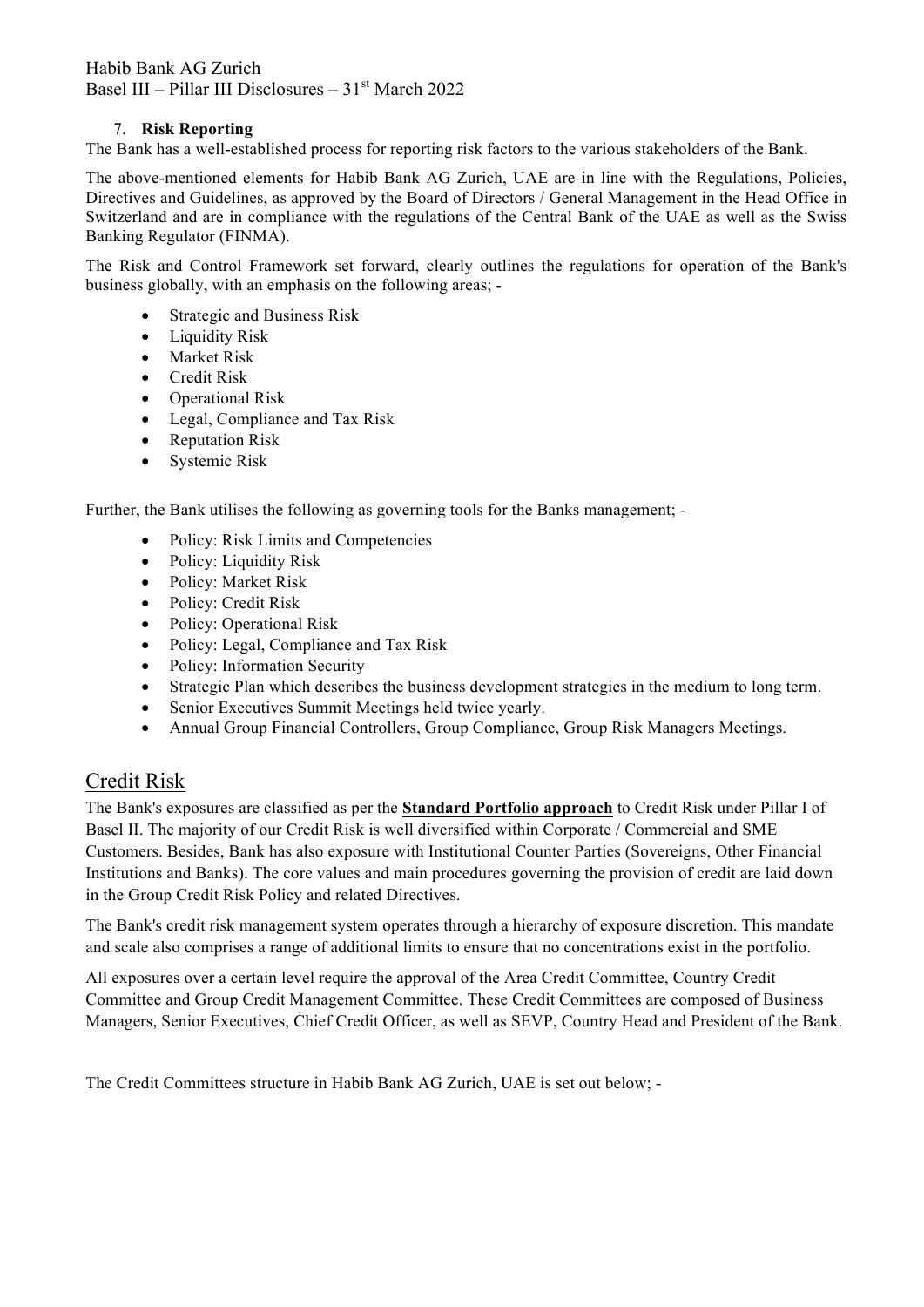- Zonal Credit Committee -1 (ZCC -1)
- Zonal Credit Committee -2 (ZCC-2)
- Area Credit Committee (ACC)

A detailed credit review is performed on each new business case. The Bank uses a risk rating system to evaluate the financial and repayment risk of proposed advances and to ensure appropriate returns for assuming risks. Credit analysts undertake a detailed review of each client prior to approval of advances. An annual financial review is conducted for all credit line customers. Besides, the senior management also reviews the 100 largest exposures and all relationships with 6.5 or above rating periodically. The Bank determines its Credit Risk largely under the following categories; -

- Claims on Sovereigns
- Claims on Corporates
- Claims included in the Regulatory Retail Portfolios
- Claims Secured by Residential Property
- Claims Secured by Commercial Real Estate

### Market and Liquidity Risk

The Bank has adopted **Standardized Approach** for Market Risks; whereas, for Interest Rate Risk, the Bank has adopted the 'Duration' method. The Bank has formulated Liquidity Risk Management Framework in lines with the regulations and guidelines provided by CBUAE vide Circular # 30/2012.

Market Risk Management structure is centralized in the Risk Management Department of the Bank. However, governance is distributed across different committees. Assets and Liability Management Committee (ALCO) and Risk Management Committee (RMC) are primarily responsible for key decisions related to Market and Liquidity Risk.

#### Operational Risk

The Bank's Operational Risks are classified as per the **Basic Indicator Approach** to Operational risk under Pillar I of Basel II. The Bank's Operational Risk is initially managed at Business/support units that take risk on behalf of Bank. The Bank's Operational Risk is also independently reviewed and assessed by Operational Risk Management (Risk Management Department). Other owners include Information Security, Compliance, Financial Control Department, etc with GIA (Being 3<sup>rd</sup> Line of Defense). The Bank uses the following loss event types, in line with the guidelines stipulated in Basel II and Basel III Accords (as per guidelines issued by Central Bank of UAE); -

- Internal Fraud
- External Fraud
- Employment Practices and Workplace Safety
- Clients, Products and Business Practices
- Damage to Physical Assets
- Business Disruption and System Failures
- Execution, Delivery and Process Management

These risks are assessed under an Operational Risk Framework

#### Stress Testing Practices

A range of quantitative techniques that could assess potential vulnerabilities / risks to the individual institutions as well as financial system, is widely known as 'Stress Testing'. Stress testing is a process, which provides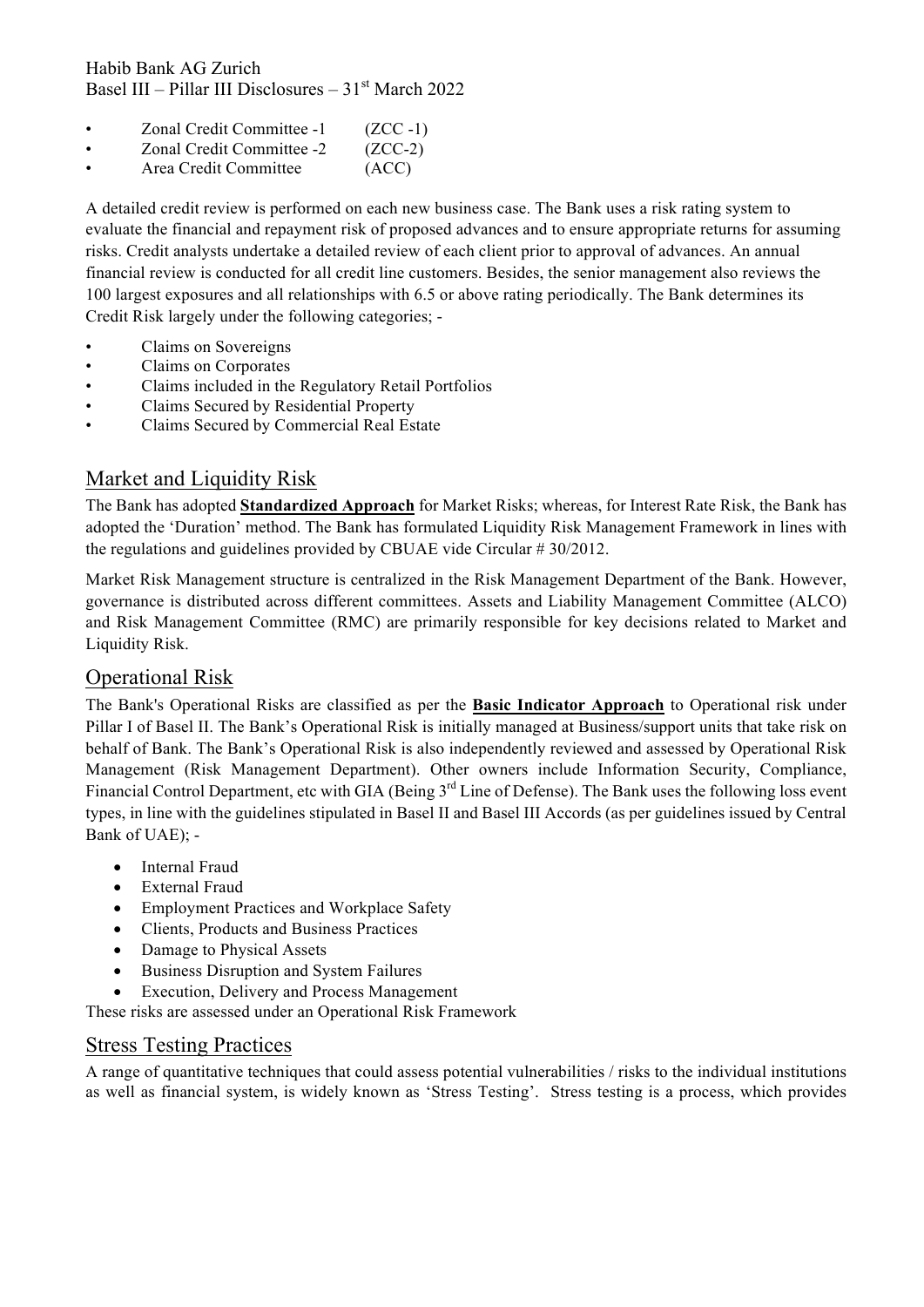information on the behaviour of the financial system under a set of exceptional, but plausible assumptions. These tests help in managing risk within the Bank to ensure optimum allocation of capital across its risk profile. At the system level, stress tests are primarily designed to quantify the impact of possible changes in economic environment on the financial system. Stress testing is a vital diagnostic tool to better understand a bank's risk profile. The Bank is using following techniques for Stress Testing; -

**Simple Sensitivity Analysis** measures the change in the value of portfolio for shocks of various degrees to different independent risk factors while the underlying relationships among the risk factors are not considered. For example, the shock might be the adverse movement of interest rate by 100 basis points and 200 basis points. Its impact will be measured only on the dependent variable i.e. capital in this case, while the impact of this change in interest rate on NPLs or exchange rate or any other risk factor is not considered.

**Macro-Economic Scenario Analysis** encompasses the situation where a change in one risk factor affects a number of other risk factors or there is a simultaneous move in a group of risk factors. Scenarios can be designed to encompass both movements in a group of risk factors and the changes in the underlying relationships between these variables (for example correlations and volatilities). Stress testing can be based on the historical scenarios, a backward-looking approach, or the hypothetical scenario, a forward-looking approach.

**Extreme Value / Maximum Shock** scenario measures the change in the risk factor in the worst-case scenario, i.e. the level of shock, which entirely wipes out the capital.

The scope of the stress test for the bank is limited to Simple Sensitivity Analysis. The following key risk factors have been identified and used for the stress testing; -

- $\bullet$  Interest Rate Risk / Pricing Risk
	- Increase in Interest Rate
	- Adverse Change in Yield on Advances
- Credit Risk
	- Increase in Non-Performing Loans (NPLs)
	- Downgrade Shift in NPLs Categories
	- Fall in Forced Sale Value of Collateral
	- Fall in Forced Sale Value of Mortgage Collateral
- Concentration Risk
- Operational Risk
	- Unauthorized Withdrawal from Account
	- Fraudulent Withdrawal from ATM / Debit Card
	- Insurance Company Default / Rejected Claim for Unauthorized Withdrawal
	- O Internal Fraud
- $\bullet$  Market Risk
	- Adverse Movement in Foreign Exchange Rate
	- Equity Price
	- Fall in Stock Market Prices
- $\bullet$  Liquidity Risk
	- Drop in Securities Price
	- Partial Market Illiquidity
	- Interest Rates Increase
	- Counterparty deteriorates
	- FX Rates Adverse Movement
	- Liquidity Stress Test (LST 1 and LST 2)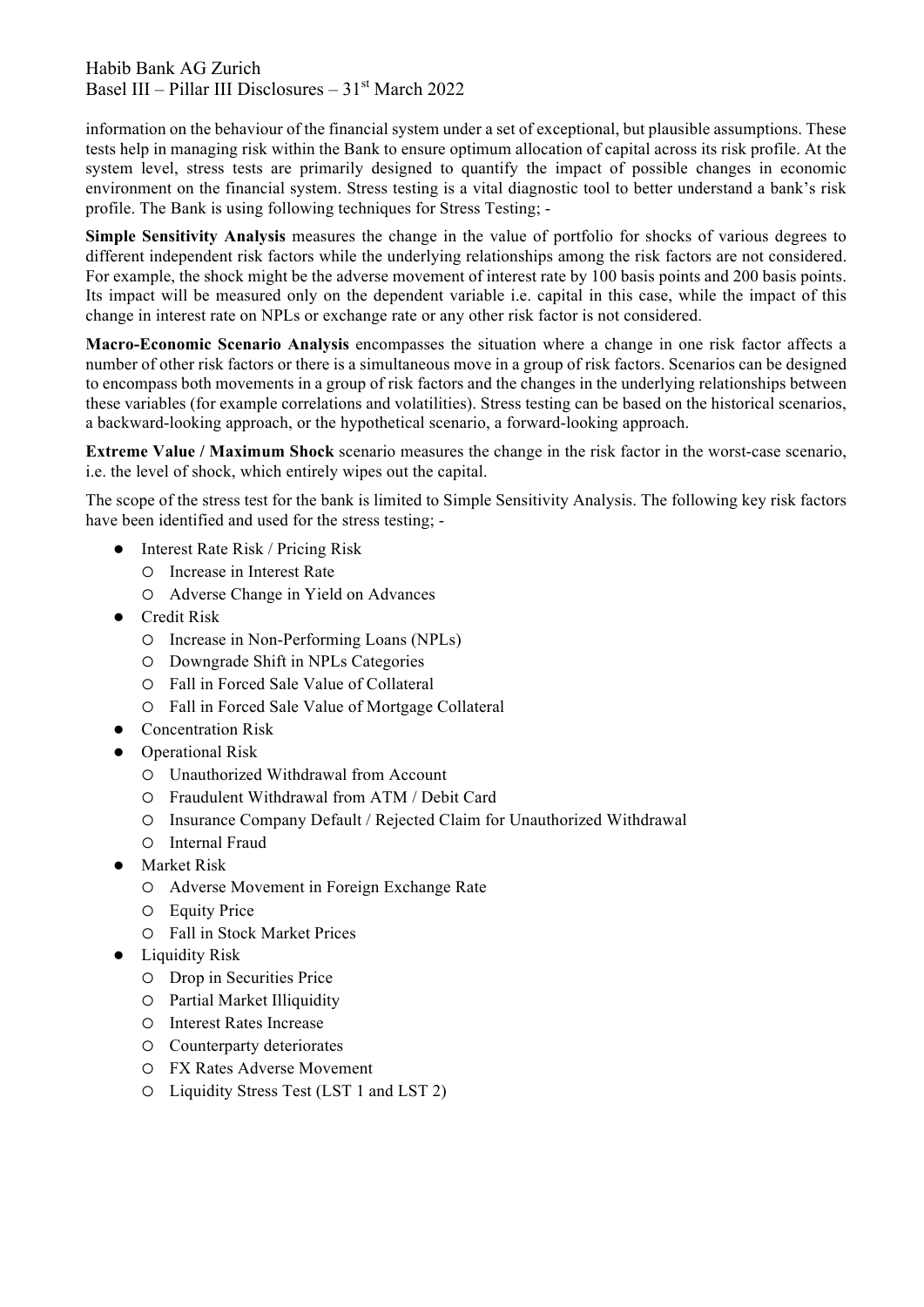This stress testing is carried out assuming following three different hypothetical scenarios; -

- Minor Level Shocks: These represent small shocks to risk factors. Level for different risk factors can, however, vary.
- Moderate Level Shocks: It envisages medium level of shocks and the level is defined in each risk factor separately.
- Major Level Shocks: It involves big shocks to all the risk factors and is also defined separately for each risk factor.

Each of the risk factors has been given shocks of three different levels. The magnitude of shock has been defined separately for each risk factor for all the three levels of shocks. Capital Adequacy for the Bank has been stress tested for Worst Case Scenarios. The modelling has been based on the Financial Statements components

The bank uses both top down and bottoms up approach to stress testing. In the first (Environmental Stress Tests) the macroeconomic, geo political and other factors present are translated to likely scenarios and the stress tests are conducted accordingly. In the second approach (Scenario based stress tests) various tests are devised impacting the risk classes and their impact is calculated on the capital.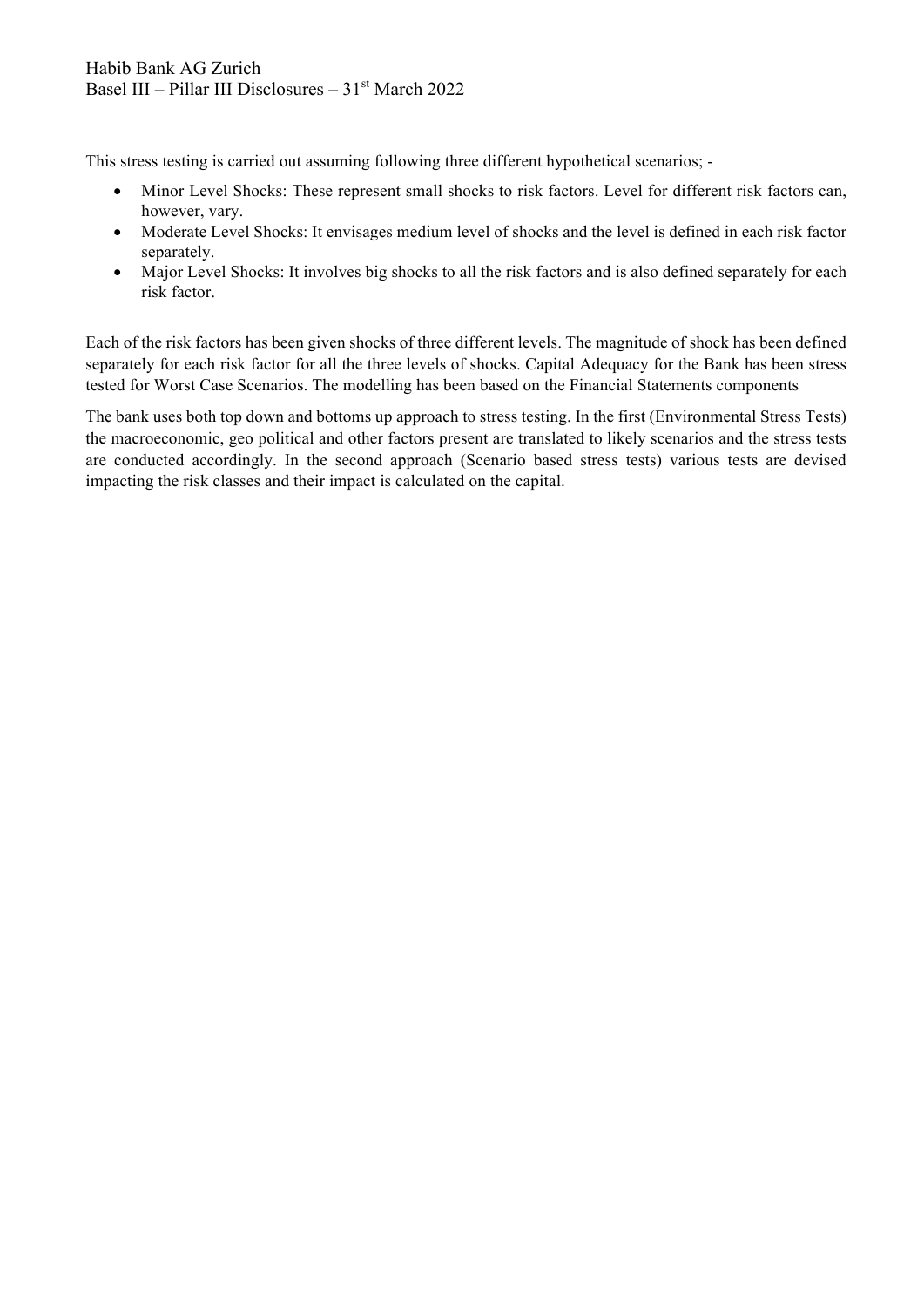# Overview of RWAs (OV1)

|                |                                                                        | <b>AED'000</b> | <b>AED'000</b> | <b>AED'000</b>                  |
|----------------|------------------------------------------------------------------------|----------------|----------------|---------------------------------|
|                |                                                                        | <b>RWA</b>     |                | Minimum capital<br>requirements |
|                |                                                                        | 31 Mar 2022    | 31 Dec 2021    | 31 Mar 2022                     |
| 1              | Credit risk (excluding counterparty credit risk)                       | 6,684,160      | 6,294,320      | 701,837                         |
| $\overline{2}$ | Of which: standardised approach (SA)                                   | 6,684,160      | 6,294,320      | 701,837                         |
| 6              | Counterparty credit risk (CCR)                                         | 3,206          | 1,037          | 337                             |
| $\overline{7}$ | Of which: standardised approach for<br>counterparty credit risk        | 3,206          | 1,037          | 337                             |
| 12             | Equity investments in funds - look-through<br>approach                 |                |                |                                 |
| 13             | Equity investments in funds - mandate-based<br>approach                |                | ۰              |                                 |
| 14             | Equity investments in funds - fall-back approach                       |                | ۰              |                                 |
| 15             | Settlement risk                                                        |                | ۰              |                                 |
| 16             | Securitisation exposures in the banking book                           |                | ۰              |                                 |
| 18             | Of which: securitisation external ratings-based<br>approach (SEC-ERBA) |                |                |                                 |
| 19             | Of which: securitisation standardised approach<br>$(SEC-SA)$           |                |                |                                 |
| 20             | Market risk                                                            | 8,431          | 9,794          | 885                             |
| 21             | Of which: standardised approach (SA)                                   | 8,431          | 9,794          | 885                             |
| 23             | Operational risk                                                       | 754,445        | 754,445        | 79,217                          |
| 26             | Total $(1+6+10+11+12+13+14+15+16+20+23)$                               | 7,450,242      | 7,059,596      | 782,275                         |

Total capital requirement is defined as the sum of Pillar I and Pillar II capital requirements set by the CBUAE for Capital Adequacy. The minimum requirements represents the total capital requirement to be met by CET1.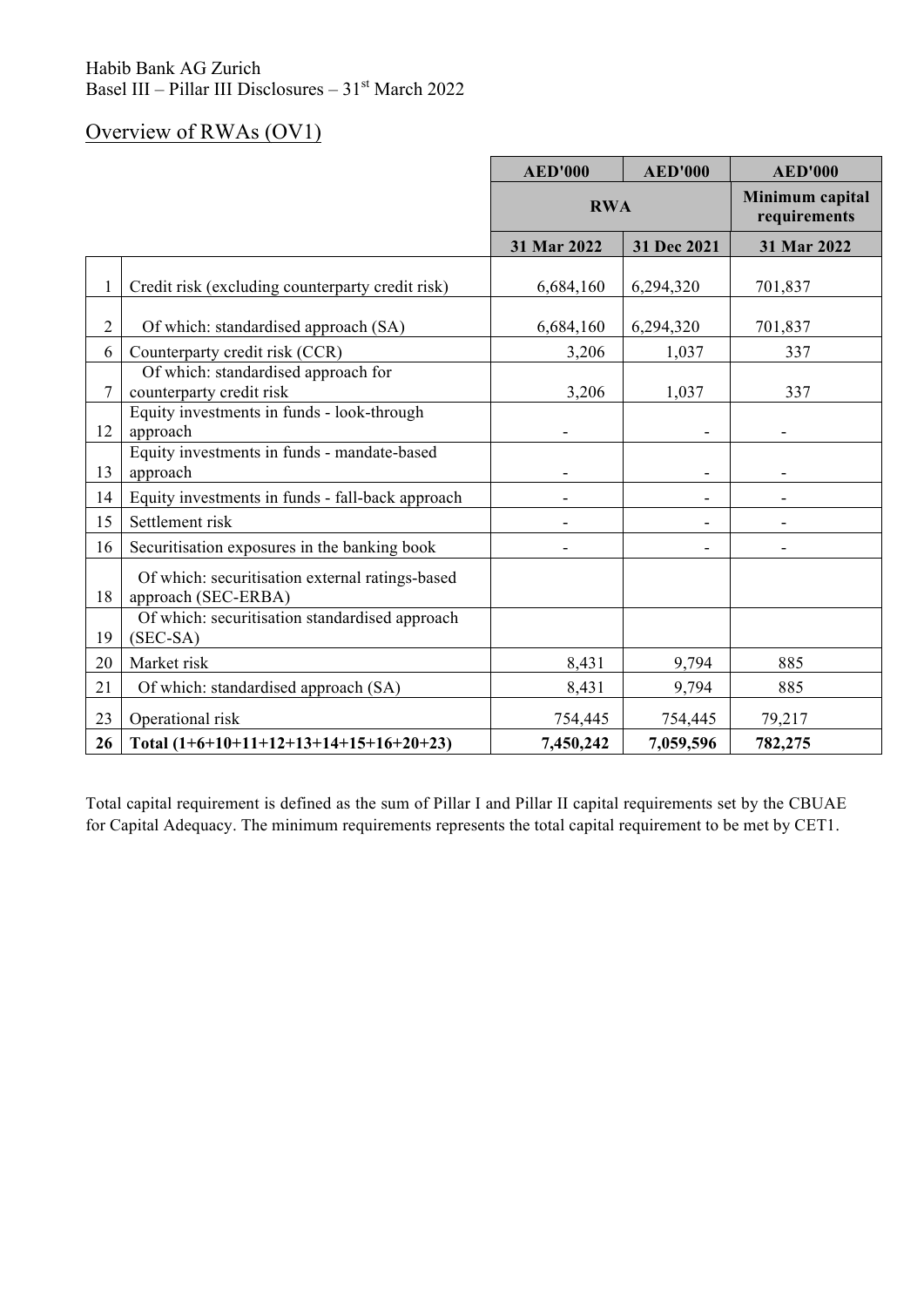# **5. Leverage Ratio**

# Summary comparison of accounting assets vs leverage ratio exposure (LR1)

The following table reconciles the total assets in the published financial statements to the leverage ratio exposure measure.

|                |                                                                                                                         | 31 Mar 2022 |
|----------------|-------------------------------------------------------------------------------------------------------------------------|-------------|
| $\mathbf{I}$   | Total consolidated assets as per published financial statements                                                         | 13,272,339  |
|                | Adjustments for investments in banking, financial, insurance or commercial                                              |             |
|                | entities that are consolidated for accounting purposes but outside the scope of                                         |             |
| 2              | regulatory consolidation                                                                                                | 78,897      |
| 3              | Adjustment for securitised exposures that meet the operational requirements for the<br>recognition of risk transference |             |
| $\overline{4}$ | Adjustments for temporary exemption of central bank reserves (if applicable)                                            |             |
|                | Adjustment for fiduciary assets recognised on the balance sheet pursuant to the                                         |             |
|                | operative accounting framework but excluded from the leverage ratio exposure                                            |             |
| 5              | measure                                                                                                                 |             |
|                | Adjustments for regular-way purchases and sales of financial assets subject to trade                                    |             |
| 6              | date accounting                                                                                                         |             |
| 7              | Adjustments for eligible cash pooling transactions                                                                      |             |
| 8              | Adjustments for derivative financial instruments                                                                        | 16,030      |
|                | Adjustment for securities financing transactions (ie repos and similar secured                                          |             |
| 9              | lending)                                                                                                                |             |
|                | Adjustments for off-balance sheet items (ie conversion to credit equivalent                                             |             |
| 10             | amounts of off-balance sheet exposures)                                                                                 | 498,499     |
|                | Adjustments for prudent valuation adjustments and specific and general provisions                                       |             |
| 11             | which have reduced Tier 1 capital                                                                                       |             |
| 12             | Other adjustments                                                                                                       |             |
| 13             | Leverage ratio exposure measure                                                                                         | 13,865,765  |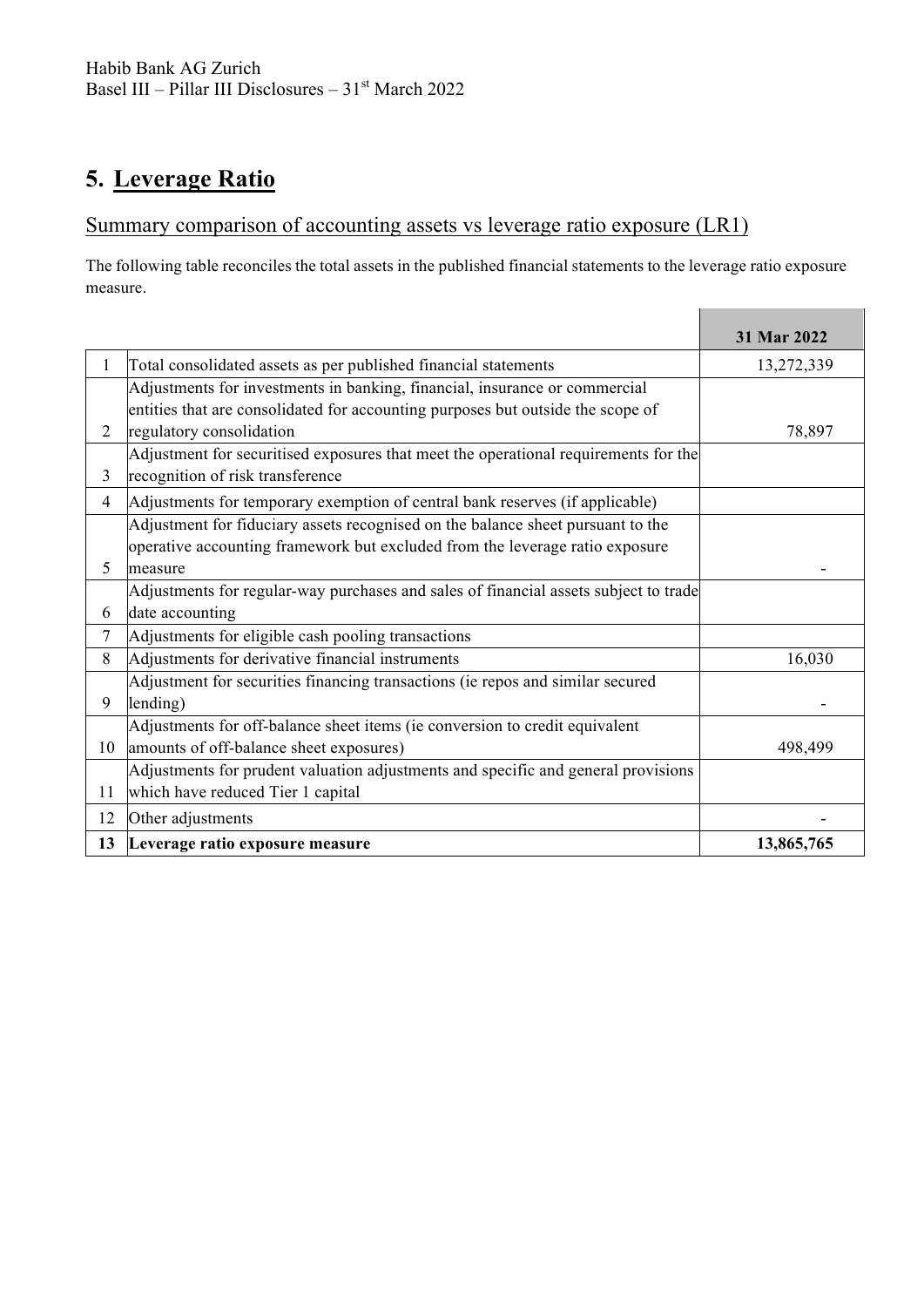# Leverage ratio common disclosure template (LR2)

The following table provides a detailed breakdown of the components of the leverage ratio denominator, as well as information on the actual leverage ratio, minimum requirements and buffers.

|                |                                                                                                                       | <b>AED'000</b>   | <b>AED'000</b> |  |  |  |  |
|----------------|-----------------------------------------------------------------------------------------------------------------------|------------------|----------------|--|--|--|--|
|                |                                                                                                                       | 31 Mar 2022      | 31 Dec 2021    |  |  |  |  |
|                | <b>On-balance sheet exposures</b>                                                                                     |                  |                |  |  |  |  |
|                | On-balance sheet exposures (excluding derivatives and securities                                                      |                  |                |  |  |  |  |
| 1              | financing transactions (SFTs), but including collateral)                                                              | 13,206,495       | 12,789,951     |  |  |  |  |
|                | Gross-up for derivatives collateral provided where deducted from                                                      |                  |                |  |  |  |  |
| $\overline{2}$ | balance sheet assets pursuant to the operative accounting framework                                                   |                  |                |  |  |  |  |
| 3              | (Deductions of receivable assets for cash variation margin provided in<br>derivatives transactions)                   |                  |                |  |  |  |  |
|                | (Adjustment for securities received under securities financing                                                        |                  |                |  |  |  |  |
| 4              | transactions that are recognised as an asset)                                                                         |                  |                |  |  |  |  |
| 5              | (Specific and general provisions associated with on-balance sheet<br>exposures that are deducted from Tier 1 capital) |                  |                |  |  |  |  |
| 6              | (Asset amounts deducted in determining Tier 1 capital)                                                                | 78,897           | (7,204)        |  |  |  |  |
|                | Total on-balance sheet exposures (excluding derivatives and                                                           |                  |                |  |  |  |  |
| 7              | SFTs) (sum of rows 1 to 6)                                                                                            | 13,285,392       | 12,782,747     |  |  |  |  |
|                | <b>Derivative exposures</b>                                                                                           |                  |                |  |  |  |  |
|                | Replacement cost associated with all derivatives transactions (where                                                  |                  |                |  |  |  |  |
| 8              | applicable net of eligible cash variation margin and/or with bilateral<br>netting)                                    | $\boldsymbol{0}$ | 1              |  |  |  |  |
| 9              | Add-on amounts for PFE associated with all derivatives transactions                                                   | 11,450           | 3,701          |  |  |  |  |
|                | CCR exposure for derivatives transactions (calculated as 1.4 x (Row                                                   |                  |                |  |  |  |  |
|                | $4+5)$                                                                                                                | 16,030           | 5,183          |  |  |  |  |
| 10             | (Exempted CCP leg of client-cleared trade exposures)                                                                  |                  |                |  |  |  |  |
| 11             | Adjusted effective notional amount of written credit derivatives                                                      |                  |                |  |  |  |  |
| 12             | (Adjusted effective notional offsets and add-on deductions for written<br>credit derivatives)                         |                  |                |  |  |  |  |
|                |                                                                                                                       |                  |                |  |  |  |  |
| 13             | Total derivative exposures (sum of rows 8 to 12)                                                                      | 16,030           | 5,183          |  |  |  |  |
|                | <b>Securities financing transactions</b>                                                                              |                  |                |  |  |  |  |
|                | Gross SFT <i>assets</i> (with no recognition of netting), after adjusting for                                         |                  |                |  |  |  |  |
| 14             | sale accounting transactions<br>(Netted amounts of cash payables and cash receivables of gross SFT                    |                  |                |  |  |  |  |
| 15             | assets)                                                                                                               |                  |                |  |  |  |  |
| 16             | CCR exposure for SFT assets                                                                                           |                  |                |  |  |  |  |
| 17             | Agent transaction exposures                                                                                           |                  |                |  |  |  |  |
| 18             | Total securities financing transaction exposures (sum of rows 14<br>to $17)$                                          |                  |                |  |  |  |  |
|                | Other off-balance sheet exposures                                                                                     |                  |                |  |  |  |  |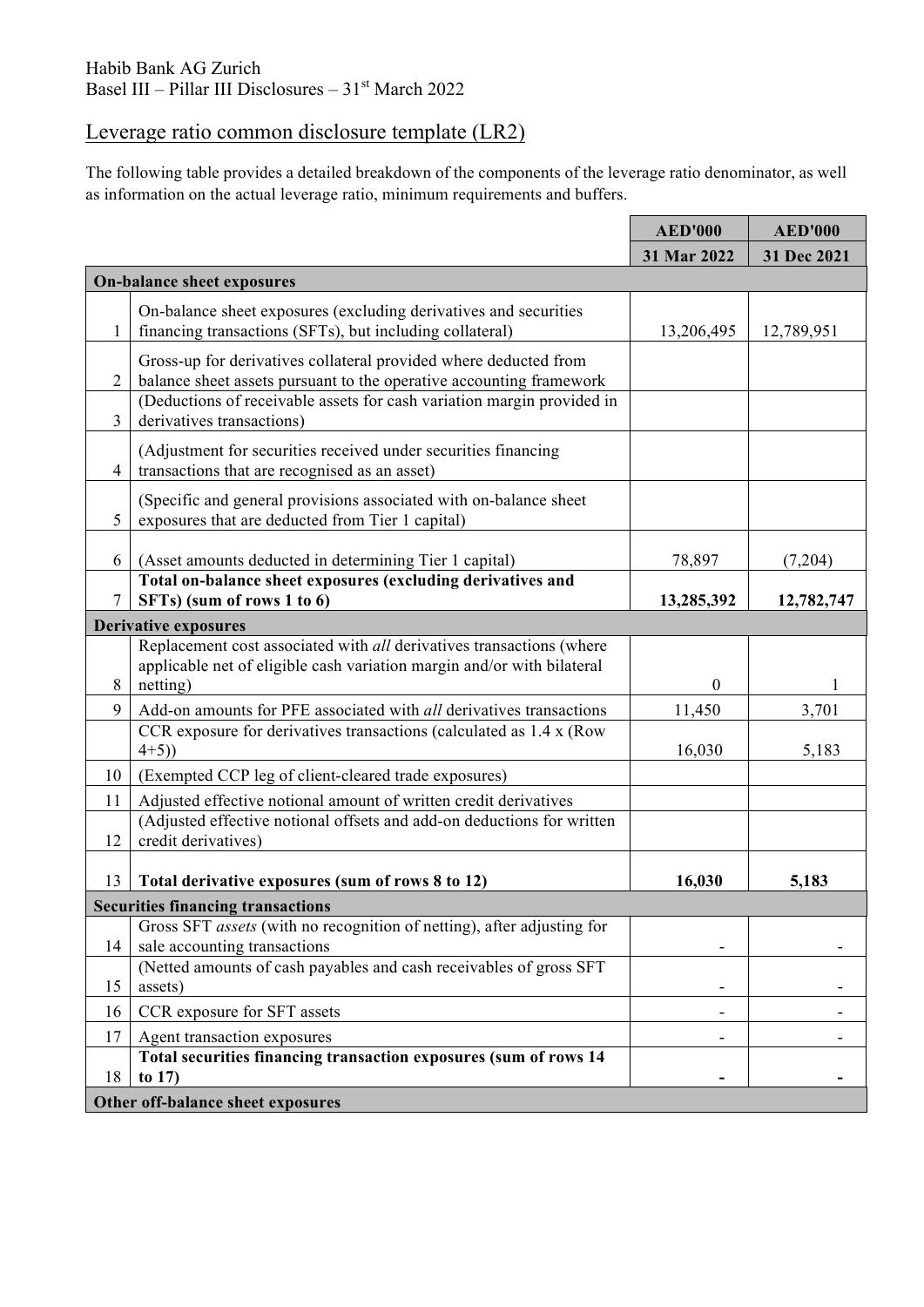Habib Bank AG Zurich

Basel III – Pillar III Disclosures – 31st March 2022

| 19  | Off-balance sheet exposure at gross notional amount                                                                     | 2,257,609    | 1,873,017    |
|-----|-------------------------------------------------------------------------------------------------------------------------|--------------|--------------|
| 20  | (Adjustments for conversion to credit equivalent amounts)                                                               | $-1,693,266$ | $-1,376,482$ |
| 21  | (Specific and general provisions associated with off-balance sheet<br>exposures deducted in determining Tier 1 capital) |              |              |
| 22  | Off-balance sheet items (sum of rows 19 to 21)                                                                          | 564,343      | 496,535      |
|     | <b>Capital and total exposures</b>                                                                                      |              |              |
| 23  | Tier 1 capital                                                                                                          | 1,333,143    | 1,417,935    |
| 24  | Total exposures (sum of rows 7, 13, 18 and 22)                                                                          | 13,865,765   | 13,284,464   |
|     | Leverage ratio                                                                                                          |              |              |
| 25  | Leverage ratio (including the impact of any applicable temporary<br>exemption of central bank reserves)                 | $9.6\%$      | 10.7%        |
| 25a | Leverage ratio (excluding the impact of any applicable temporary<br>exemption of central bank reserves)                 | $9.6\%$      | 10.7%        |
| 26  | CBUAE minimum leverage ratio requirement                                                                                | $3.0\%$      | 3.0%         |
| 27  | Applicable leverage buffers                                                                                             | $6.6\%$      | 7.7%         |

# **6. Liquidity Risk**

## Eligible Liquid Assets Ratio

The following table provides a detailed breakdown of the components of the Eligible liquid Assets ratio.

|              | <b>High Quality Liquid Assets</b>                                                             | <b>Nominal amount</b> | <b>Eligible Liquid</b><br><b>Asset</b> |
|--------------|-----------------------------------------------------------------------------------------------|-----------------------|----------------------------------------|
| 1.1          | Physical cash in hand at the bank + balances with the<br><b>CBUAE</b>                         | 1,564,754             |                                        |
| 1.2          | UAE Federal Government Bonds and Sukuks                                                       | 1,636,524             |                                        |
|              | Sub Total $(1.1 \text{ to } 1.2)$                                                             | 3,201,278             | 3,201,278                              |
| 1.3          | UAE local governments publicly traded debt securities                                         |                       |                                        |
| 1.4          | UAE Public sector publicly traded debt securities                                             |                       |                                        |
|              | Sub total $(1.3 \text{ to } 1.4)$                                                             | $\Omega$              | $\theta$                               |
| 1.5          | Foreign Sovereign debt instruments or instruments<br>issued by their respective central banks |                       | $\theta$                               |
| 1.6          | <b>Total</b>                                                                                  | 3,201,278             | 3,201,278                              |
| $\mathbf{2}$ | Total liabilities                                                                             |                       | 11,771,159                             |
| 3            | <b>Eligible Liquid Assets Ratio (ELAR)</b>                                                    |                       | 27.2%                                  |

### Advances to Stables Resource Ratio

The following table provides a detailed breakdown of the components of the Advance to Stable Resource ratio.